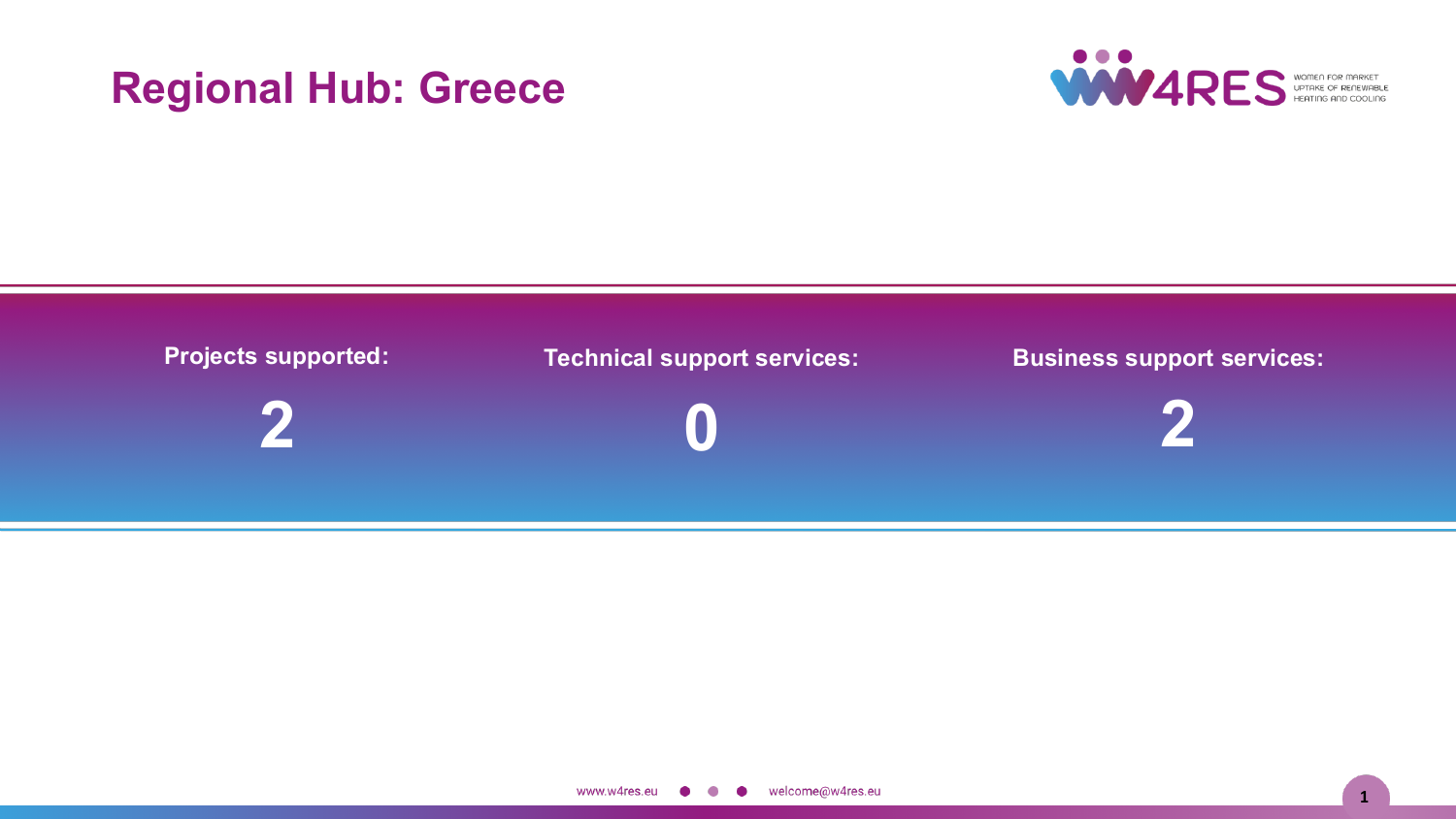**Project:** Attica Energy Community (GR)

**Supported by:** Q-PLAN

**Support measure:** Business Support

#### **DESCRIPTION OF PROJECT**

**Attica Energy Community** is an Energy Community based in the area of Athens and they aim to take advantage of unexploited lands for the construction of solar panels in private properties. The produced energy will be distributed among the members of the Energy Community within Feed in Tariffs and will contribute for the provision of RHC.

### **DESCRIPTION OF SERVICE**

Through W4RES they are receiving Business Planning support to enhance their overall entrepreneurship and sustainability for such projects.

**FOR MORE INFORMATION**

**Project:** Attica Energy [Community](https://www.linkedin.com/in/atticaenergycommunity/) LinkedIn

**Regional Hub:** [Greek](https://w4resobservatory.eu/regional-hubs/hub-greece/) Hub

**Support Provider Contact:** Kostas [Dasopoulos](https://www.linkedin.com/in/kostas-dasopoulos-68819014a/) – [Q-PLAN](https://qplan-intl.gr/) – [dasopoulos@qplan-intl.gr](mailto:dasopoulos@qplan-intl.gr)



**2**